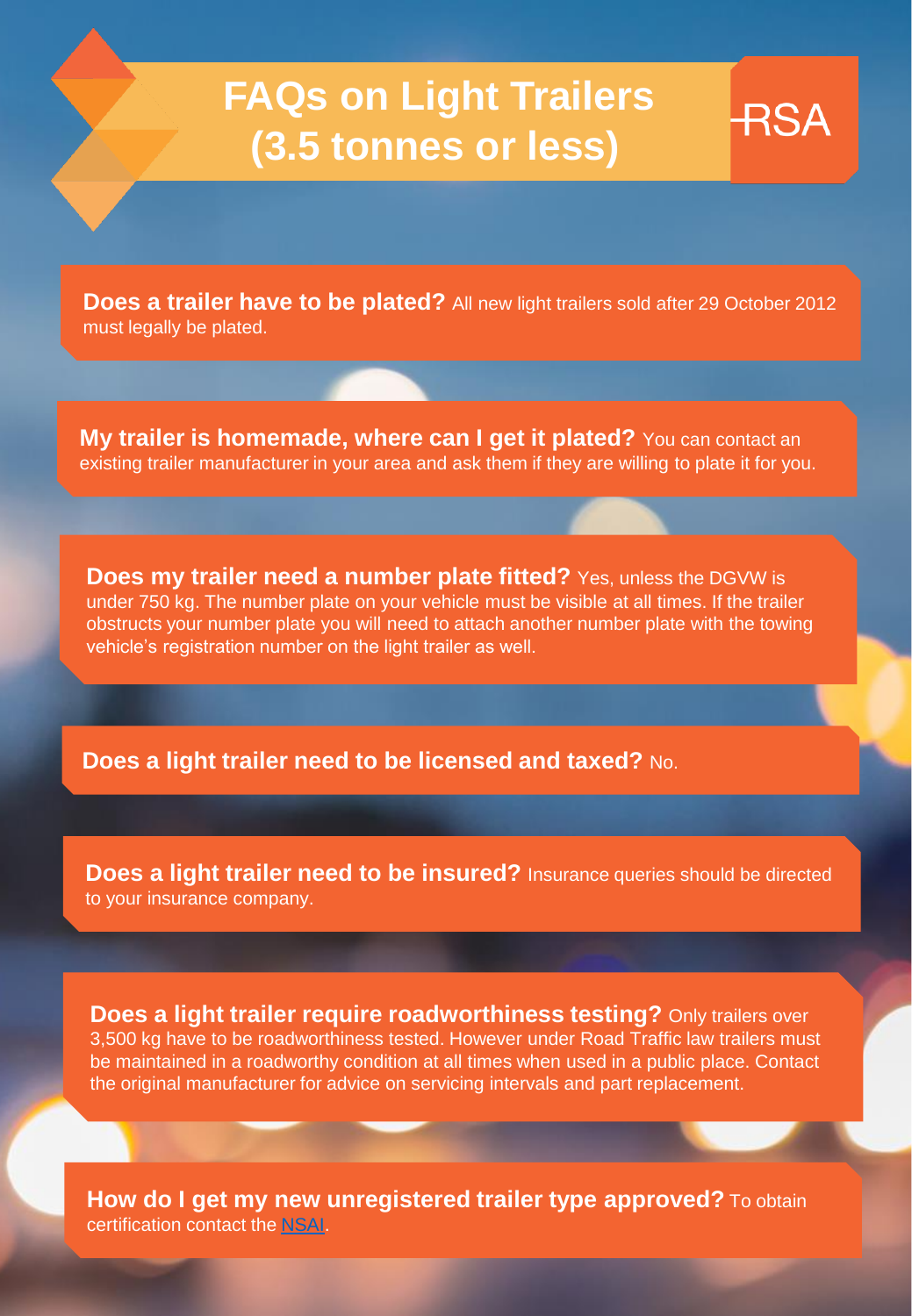**I'm buying a trailer, what do I need to know?** Since 29 October 2012 all new trailers must be type approved and hold a certificate of conformity. This means that the trailer has met a European safety and quality standard.

**What is the speed limit for towing light trailers?** The speed limit is 80 km/h. unless a lower speed limit sign is posted which must be obeyed at all times.

#### **What can I tow with a B or BE Driving Licence?**

| <b>B</b> Licence                          | <b>BE Licence</b>                           |
|-------------------------------------------|---------------------------------------------|
| A trailer whose DGVW is not more than     | A trailer whose DGVW is not more than       |
| 750 kg, or                                | 3,500 kg, or                                |
| If the trailer's DGVW is more than 750 kg | If the trailer's DGVW is more than 750 kg   |
| but the design gross combination weight   | and less than 3,500 kg but the design gross |
| (DGCW) of the vehicle + trailer does not  | combination weight (DGCW) of the vehicle    |
| exceed 3,500 kg.                          | + trailer does not exceed 7,000 kg.         |

**Can I tow a double axle caravan with a car?** You will need to check the towing capacity of your car. See our **FAQ** on Calculating the Towing Capacity of a Vehicle.

**Do I need a 4x4 or four-wheel drive vehicle to tow a trailer?** No. A two wheel drive is fine provided the weight of the loaded trailer does not exceed the towing capacity of your vehicle i.e. how much it can tow.

**Is it illegal to tow a three-axle trailer?** No. However the DGVW of the threeaxle trailer must not exceed the towing capacity of your vehicle and you must hold the appropriate [driving licence.](https://www.ndls.ie/how-to-apply.html#licence-categories)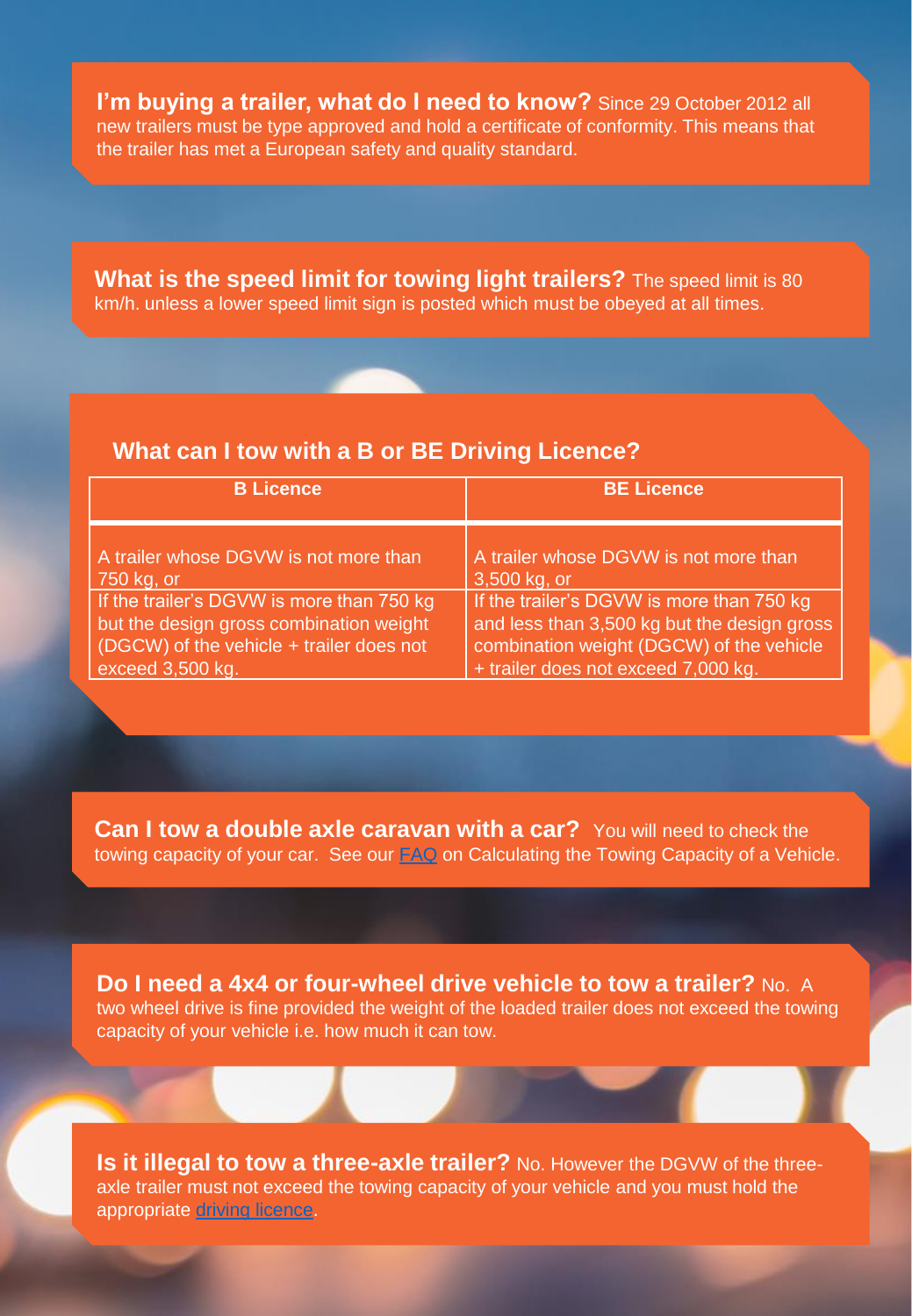**Does a light trailer require lights?** Yes. Trailers attached to vehicles that are used in public places must be equipped with:

- Functioning white side lamps
- Red rear lamps
- Red stop lamps
- Amber directional indicators
- Identification mark lighting and
- Rear red reflectors.

Any cracked or broken lenses must be replaced. Always ensure that your trailer lights have been connected, clean, working properly and clearly visible.

**Are reversing lights compulsory on trailers?** Under UN-ECE Regulation 48, reversing lights are mandatory on O2, O3 and O4 category trailers with DGVW of more than 750 kg but are optional on O1 category trailers with DGVW of 750 kg or less. Reversing lights are compulsory on all new trailers manufactured since 29 October 2012.

**Do portable air compressors need to be registered in Ireland?** 

- If the portable compressor falls into the light trailers category i.e. less than or equal to 3,500 kg they are not required to be registered.
- If it falls under the heavy trailers category i.e. more than 3,500 kg they are required to be registered and roadworthiness tested.

### **What are the laws on parking unattended trailers alongside national roads?**

- Road Traffic Lighting of Vehicles Regulations as amended. Article 50 of S.I. 189 of 1963 specifies the requirements on the use of lighting on parked vehicles.
- Road Traffic Act 1961, '*a person shall not park a vehicle in a public place if, when so parked, the vehicle would be likely to cause danger to other persons using that place'.* A p*ublic place* means any street, road or other place to which the public have access with vehicles whether as of right or by permission and whether subject to or free of charge.

Where you encounter a vehicle parked dangerously along the road or causing an obstruction, you should contact An Garda Síochána.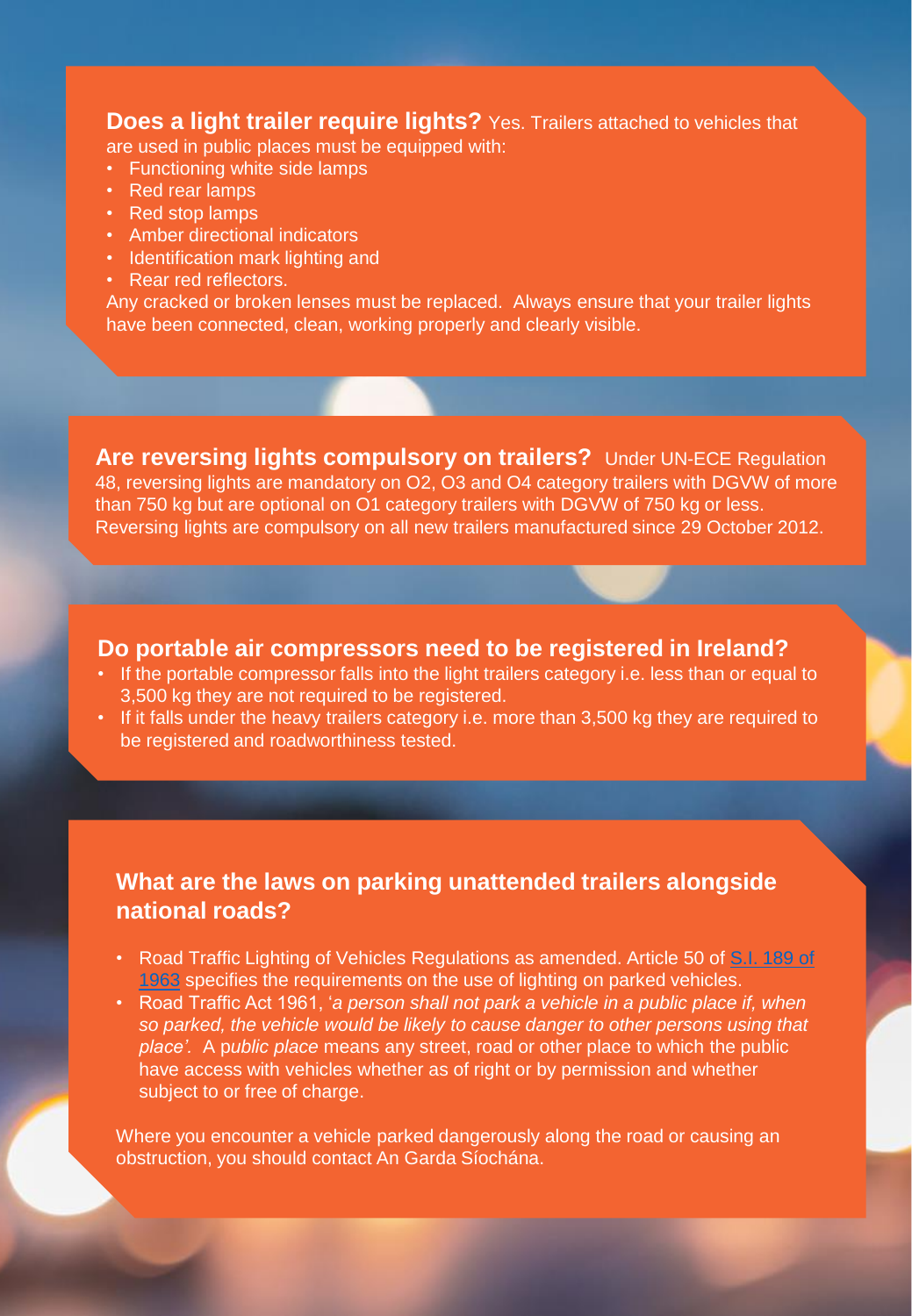## **Is it mandatory that a single axle generator have a weight plate**

**fitted?** All O1 and O2 light trailers manufactured on or after 29 October 2012 are required to be type approved which includes the fitment of a manufacturer's plate.

#### **Is there a legal requirement to have a power socket with a tow**

**bar?** If the tow bar is being used to tow a trailer and the trailer obscures the lights and reflectors required to be fitted to the rear of a vehicle, then a power socket would need to be fitted to the vehicle in order to provide lighting for the trailer. However, if the tow bar is not being used to tow a trailer and does not obscure the rear lights of the vehicle, then there is no legal requirement to have a power socket fitted to the vehicle.

**What are the regulations when transporting a boat when the mast exceeds the length of the trailer by approximately 3 metres and is 4 metres in height?** For information on loading and unloading see:

- Loading and Unloading your trailer section in our [Booklet](https://rsa.ie/Documents/Vehicle%20Std%20Leg/Road%20Safety%20Advice%20for%20Drawing%20Light%20Trailers%20A5%20booklet%20Amends%209-12-15%20%20%20%20.pdf) on Light Trailers and
- Weights and Dimensions leaflet on our website [here](https://www.rsa.ie/Documents/Vehicle%20Std%20Leg/Weights%20and%20Dimensions/Weights%20and%20Dimensions%20Leaflets%20March%202020.pdf)

**Is the tread depth on a light trailer tyre the same as on a car tyre?**  Yes. The legal requirement is a minimum of 1.6 mm. For safety reasons it is recommended that each tyre should have at least 3 mm tread depth. Most new tyres have 8 mm.